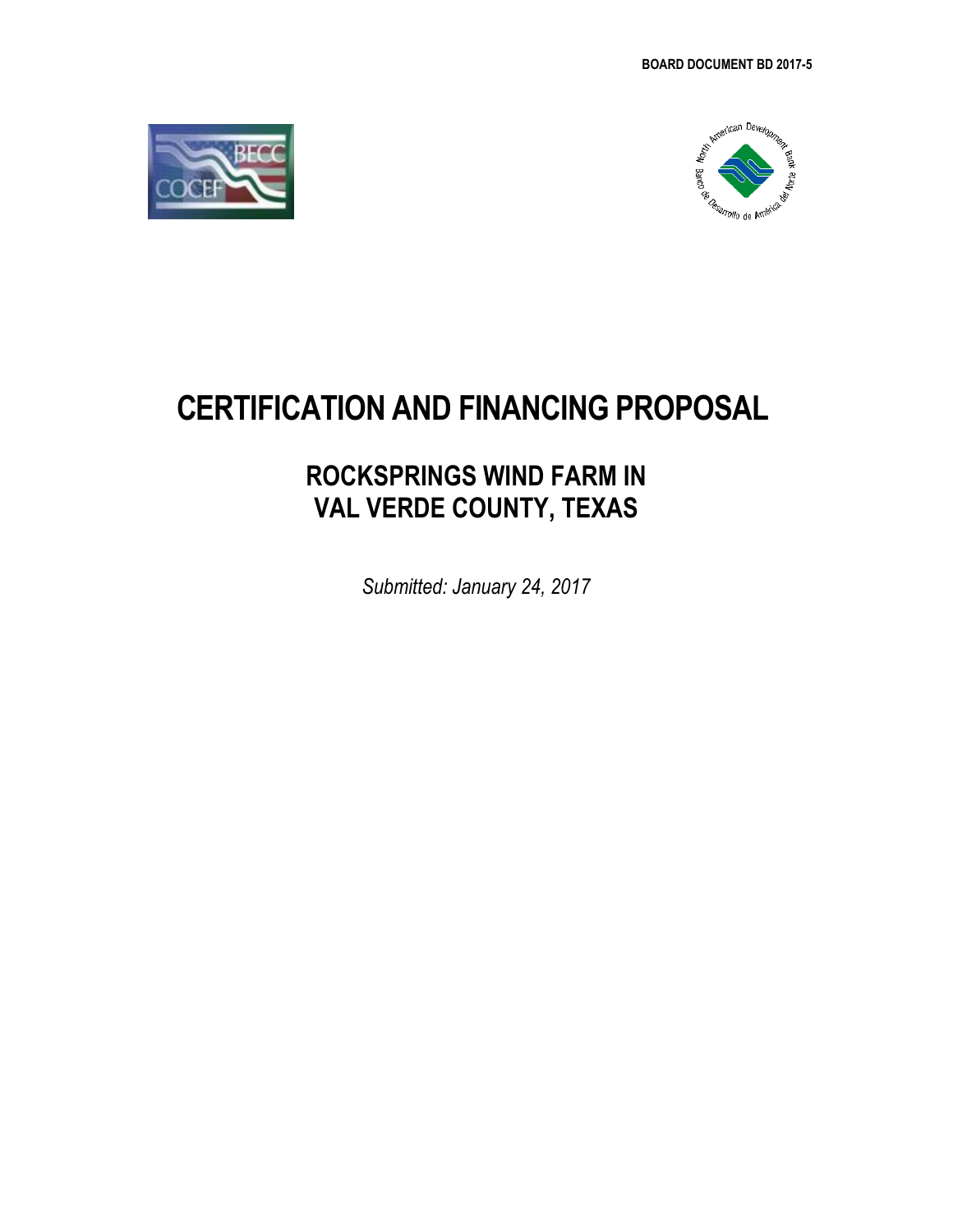## **CERTIFICATION AND FINANCING PROPOSAL**

## **ROCKSPRINGS WIND FARM IN VAL VERDE COUNTY, TEXAS**

#### **INDEX**

|    | 2. CERTIFICATION CRITERIA           |  |  |  |
|----|-------------------------------------|--|--|--|
|    |                                     |  |  |  |
|    |                                     |  |  |  |
|    |                                     |  |  |  |
|    |                                     |  |  |  |
|    |                                     |  |  |  |
|    |                                     |  |  |  |
|    |                                     |  |  |  |
|    |                                     |  |  |  |
| 3. | <b>PUBLIC ACCESS TO INFORMATION</b> |  |  |  |
|    |                                     |  |  |  |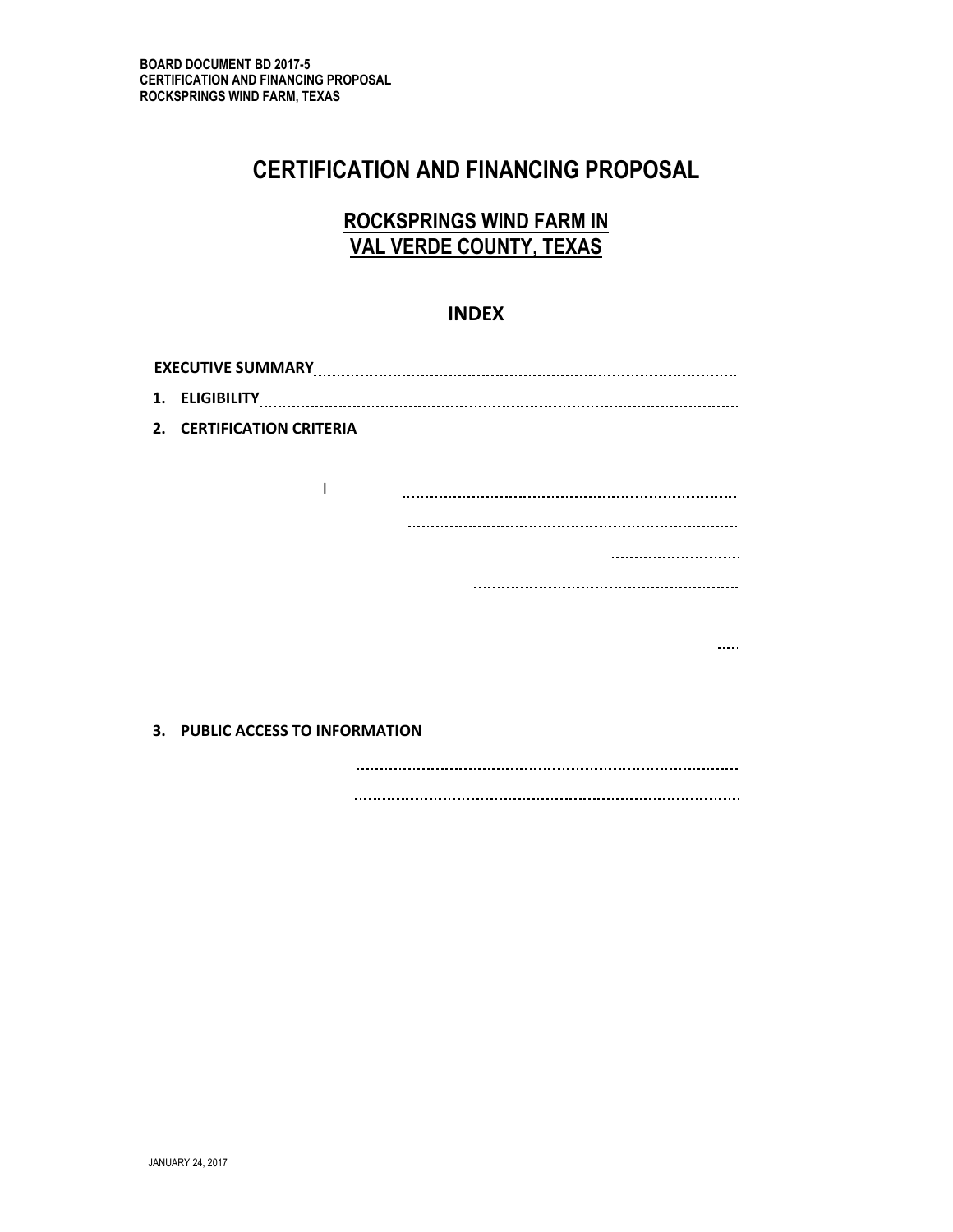## **EXECUTIVE SUMMARY**

## **ROCKSPRINGS WIND FARM IN VAL VERDE COUNTY, TEXAS**

reported by the U.S. Energy Information Administration (EIA).<http://www.eia.gov/electricity/state/texas/>

**Project:** The project construction and operation and operation and operation and operation and operation of an

**Project Objective:** 

**Expected Project Outcomes:**

**Sponsor:** 

**Borrower:** 

**NADB Loan:**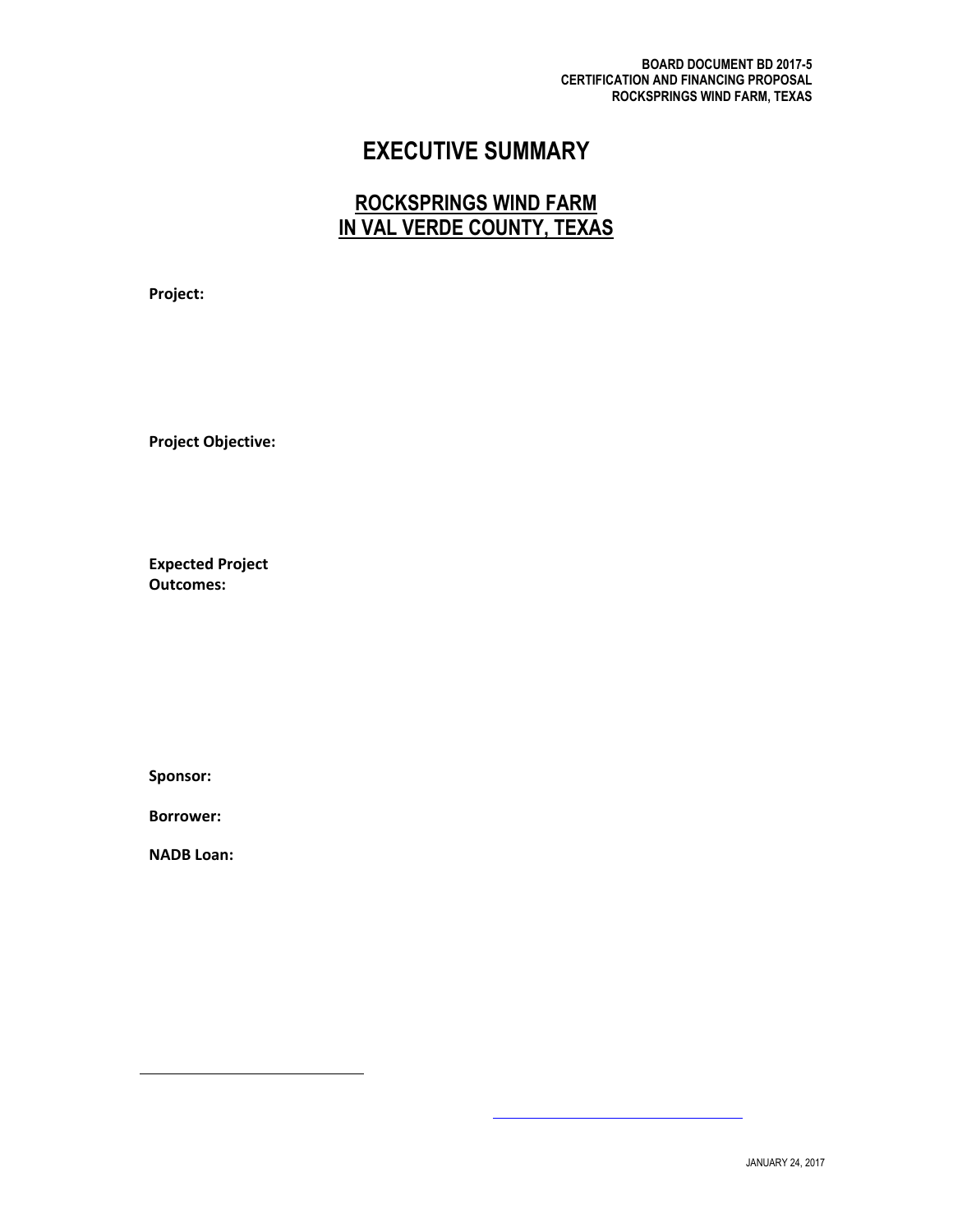## **CERTIFICATION AND FINANCING PROPOSAL**

## **ROCKSPRINGS WIND FARM IN VAL VERDE COUNTY, TEXAS**

### **1. ELIGIBILITY**

*Project Type*

*Project Location*

*Project Sponsor and Legal Authority*

#### **2. CERTIFICATION CRITERIA**

located approximately 30 miles northeast of the city of Del Rio, Texas, which is directly across the

 $\Gamma$  ) to implement the Project Rocksprings is a Delaware based, limited limited limited limited limited limited limited limited limited limited limited limited limited limited limited limited limited limited limited limit

**2.1 TECHNICAL CRITERIA**

**2.1.1. Project Description**

*Geographic Location*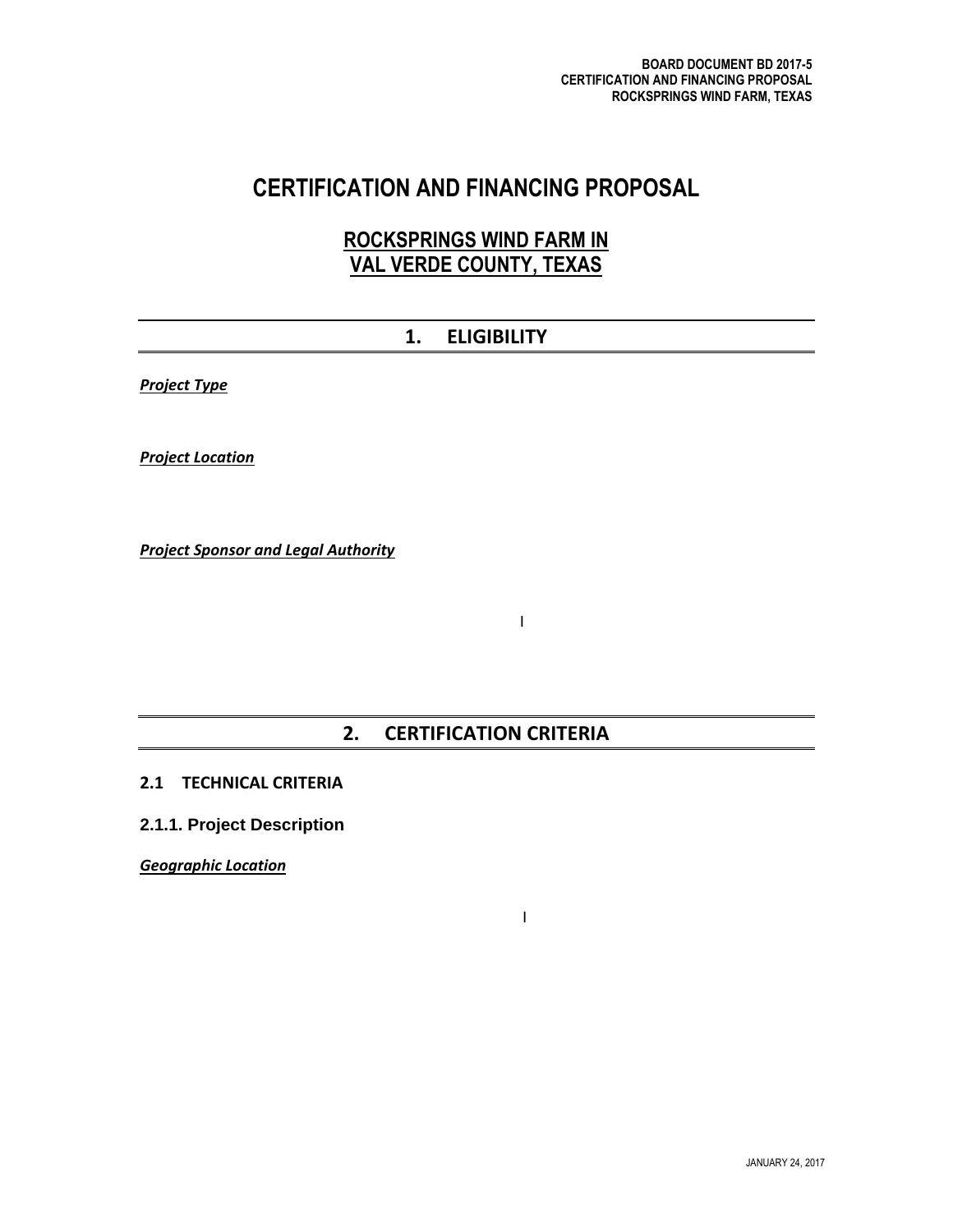**Figure 1 PROJECT MAP**



*General Community Profile*

including Kinney, Starr, Jim Hogg, Zapata, Webb, Dimmit, Maverick, Zavala, Uvalde, Edwards, Val Verde, Crockets, Terrell, Brewster, Presidio, Jeff Davis and Culberson counties. BECC estimate

Source: U.S. Census Quick Facts at<http://www.census.gov/quickfacts/table/PST045215/48465,00>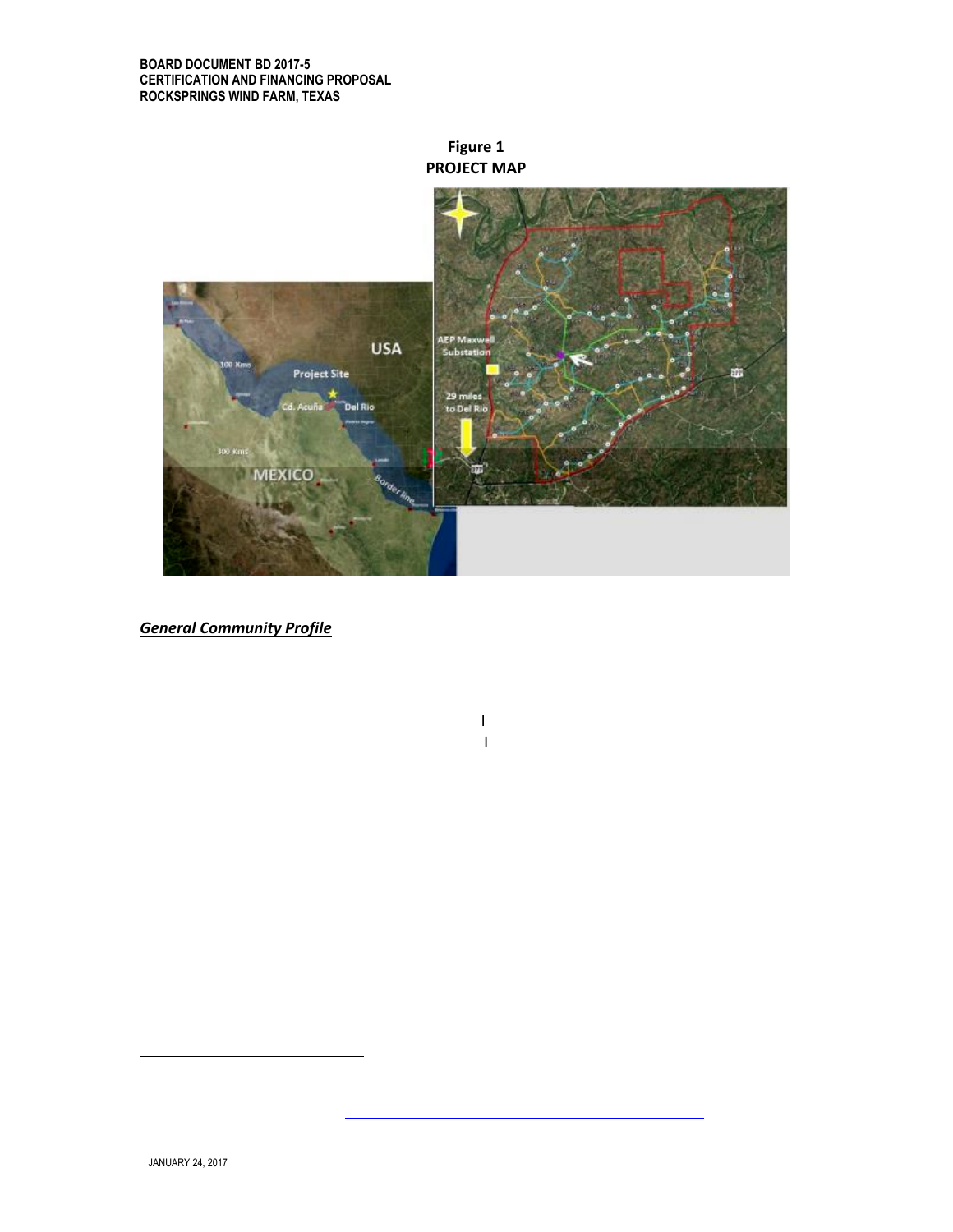#### *Local Energy Profile*

The U.S. Department of Energy (DOE) through the Energy Information Administration (EIA)

**MEXICO** 建态份 **REBERT** Chilmonial **HUA HUA CA HIELA** Brownsville Monterrey Turnson **MARTIN**  $e\overline{h}$ п 机,形。 192.000 Grey Base National Geographic, Esn. DeLorme, NAVTEQ, UNEP-WCMC, USGS,  $\frac{16}{3}$  $\bullet$ Hydroelectric Power Plant <sup>1</sup> Pumped Storage Power Plant 鹽 Mask Surface Coal Mine Natural Gas Power Plant Solar Power Plant  $\circ$ ٠ ٠ Underground Coal Mine  $\circ$ Nuclear Power Plant  $\circ$ Wind Power Plant Т Bomass Power Plant Other Power Plant  $\circ$ Wood Power Plant ö  $\bullet$ Coal Power Plant Other Fossi Gases Power Plant I Petroleum Refinery  $\circ$  $\odot$ Geothermal Power Plant **O** Petroleum Power Plant Strategic Petroleum Reserve



largest community in the county is the city of Del Rio with an estimated population of 36,153

 $\overline{a}$ 

Source: EiA [\(http://www.eia.gov/\)](http://www.eia.gov/).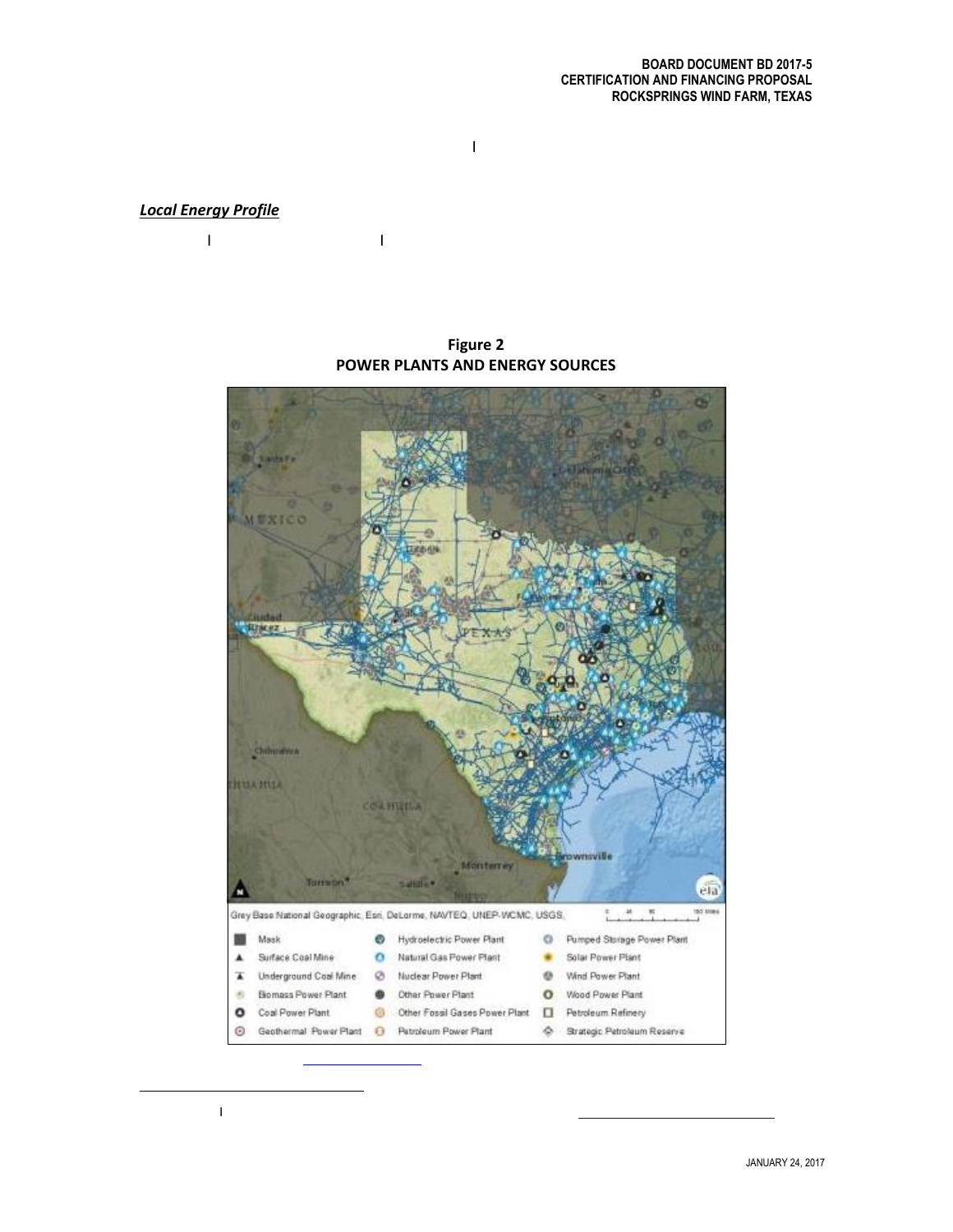

**Table 1 TEXAS ENERGY GENERATION PORTFOLIO**

the BECC/NADB have certified and funded five clean energy projects that are contributing 461.3

| <b>Source</b>                  | <b>Installed Capacity</b><br>(MW) | %      |
|--------------------------------|-----------------------------------|--------|
|                                |                                   |        |
|                                |                                   |        |
|                                |                                   |        |
|                                |                                   |        |
|                                |                                   |        |
|                                |                                   |        |
|                                |                                   |        |
|                                |                                   |        |
|                                |                                   |        |
|                                |                                   |        |
|                                |                                   |        |
| <b>Total electric industry</b> | 112,914                           | 100.0% |
|                                |                                   |        |

Source: EIA, Texas Electricity Profile 20 [http://www.eia.gov/electricity/state/texas/\)](http://www.eia.gov/electricity/state/texas/).

Source: Texas Renewable Energy Industry 2014 report, [http://gov.texas.gov/files/ecodev/Renewable\\_Energy.pdf](http://gov.texas.gov/files/ecodev/Renewable_Energy.pdf)

<http://www.eia.gov/electricity/state/texas/>state/texas/state/texas/state/texas/state/texas/state/texas/state/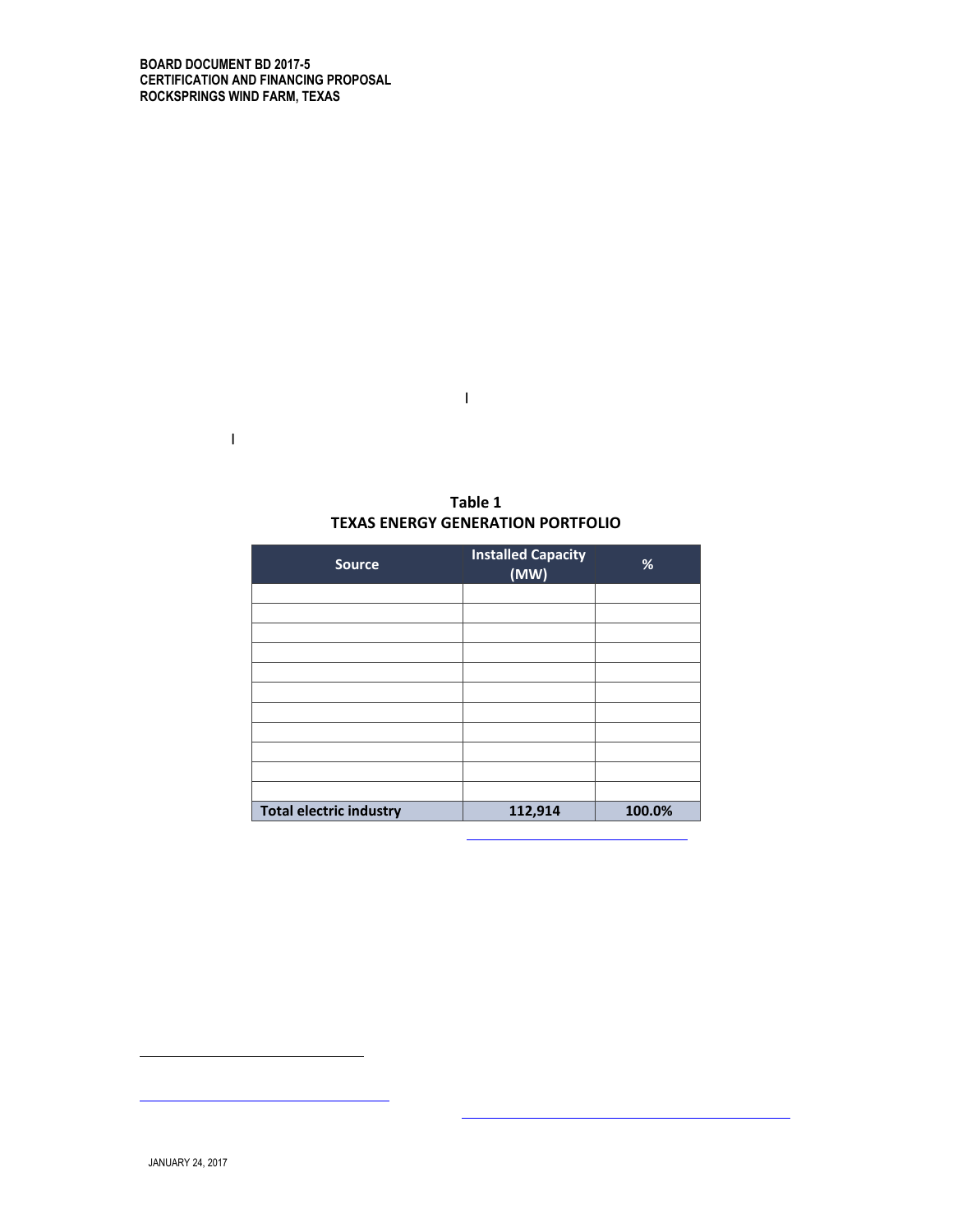**BOARD DOCUMENT BD 2017-5 CERTIFICATION AND FINANCING PROPOSAL ROCKSPRINGS WIND FARM, TEXAS**

**Figure 3 ERCOT NODAL MAP**

*Project Scope and Design*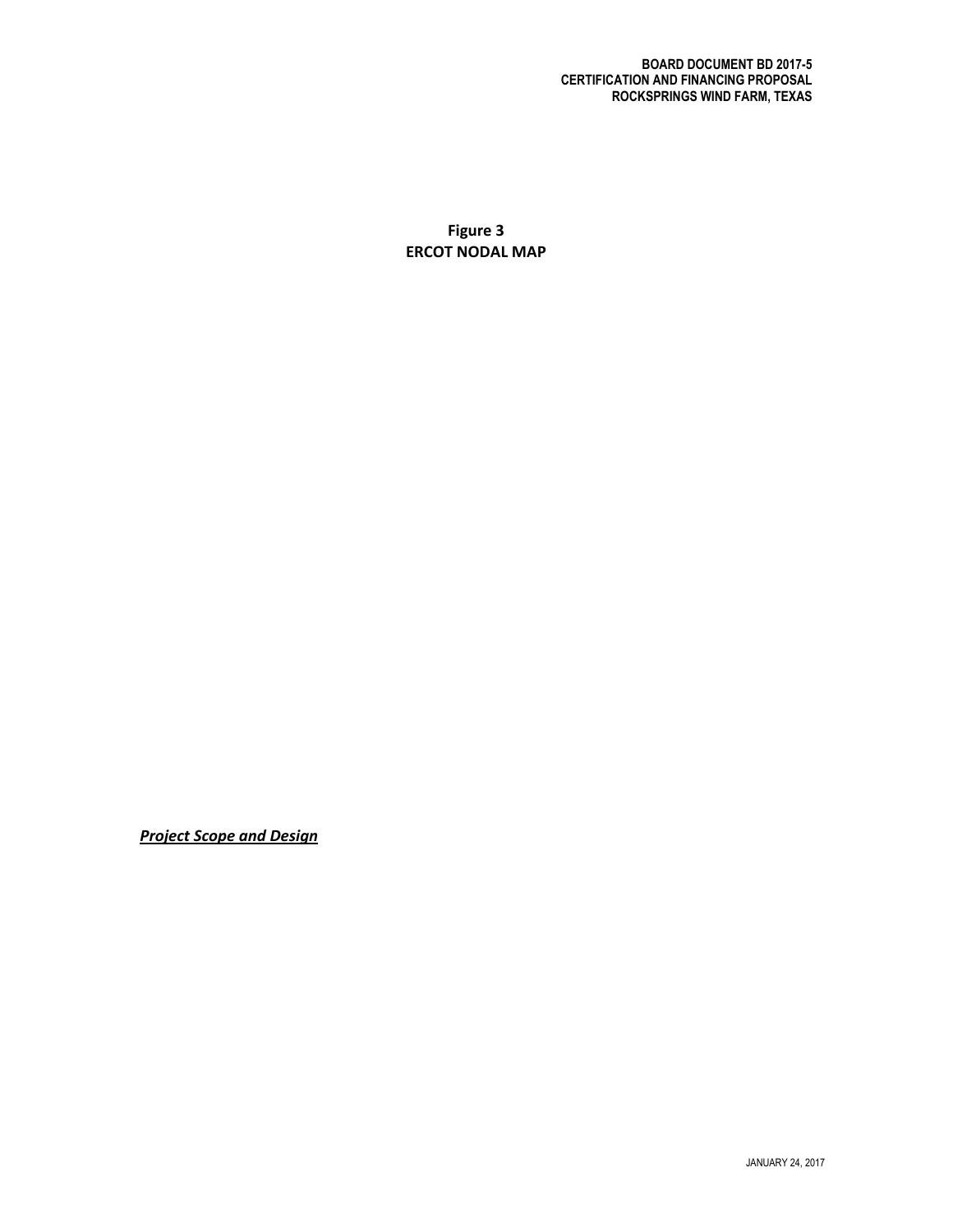#### **BOARD DOCUMENT BD 2017-5 CERTIFICATION AND FINANCING PROPOSAL ROCKSPRINGS WIND FARM, TEXAS**

**Figure 4 PROJECT LAYOUT**



The Commercial Operation Date (COD) is anticipated to occur no later than August 31, 2017. Some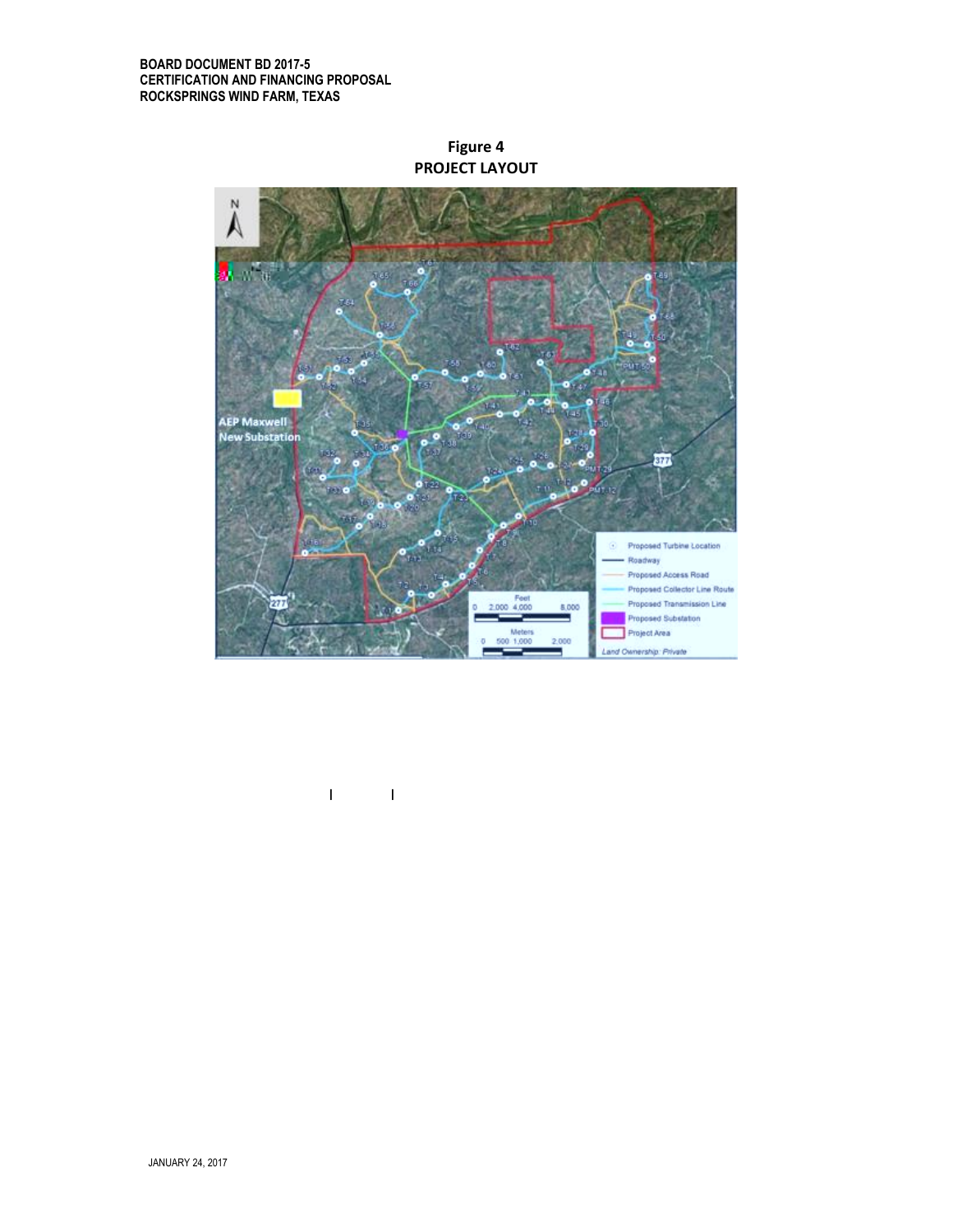**Table 2 PROJECT MILESTONES** 

| <b>Key Milestones</b> | <b>Status</b> |
|-----------------------|---------------|
|                       |               |
|                       |               |
|                       |               |
|                       |               |
|                       |               |
|                       |               |
|                       |               |
|                       |               |
|                       |               |
|                       |               |

NADB's procurement policies require that private sector borrowers use appropriate procurement

NADB will review compliance with this policy.

#### **2.1.2. Technical Feasibility**

#### *Selected Technology*

- *Wind Turbines*
- *Electrical Substation and Transmission Line*
- *Monitoring and Control System* the operation of the operation of the operation of the operation of the operation of the operation of the operation of the operation of the operation of the operation of turbine, the opera

computer or a remote PC. In case of problems, the SCADA system will alert the operations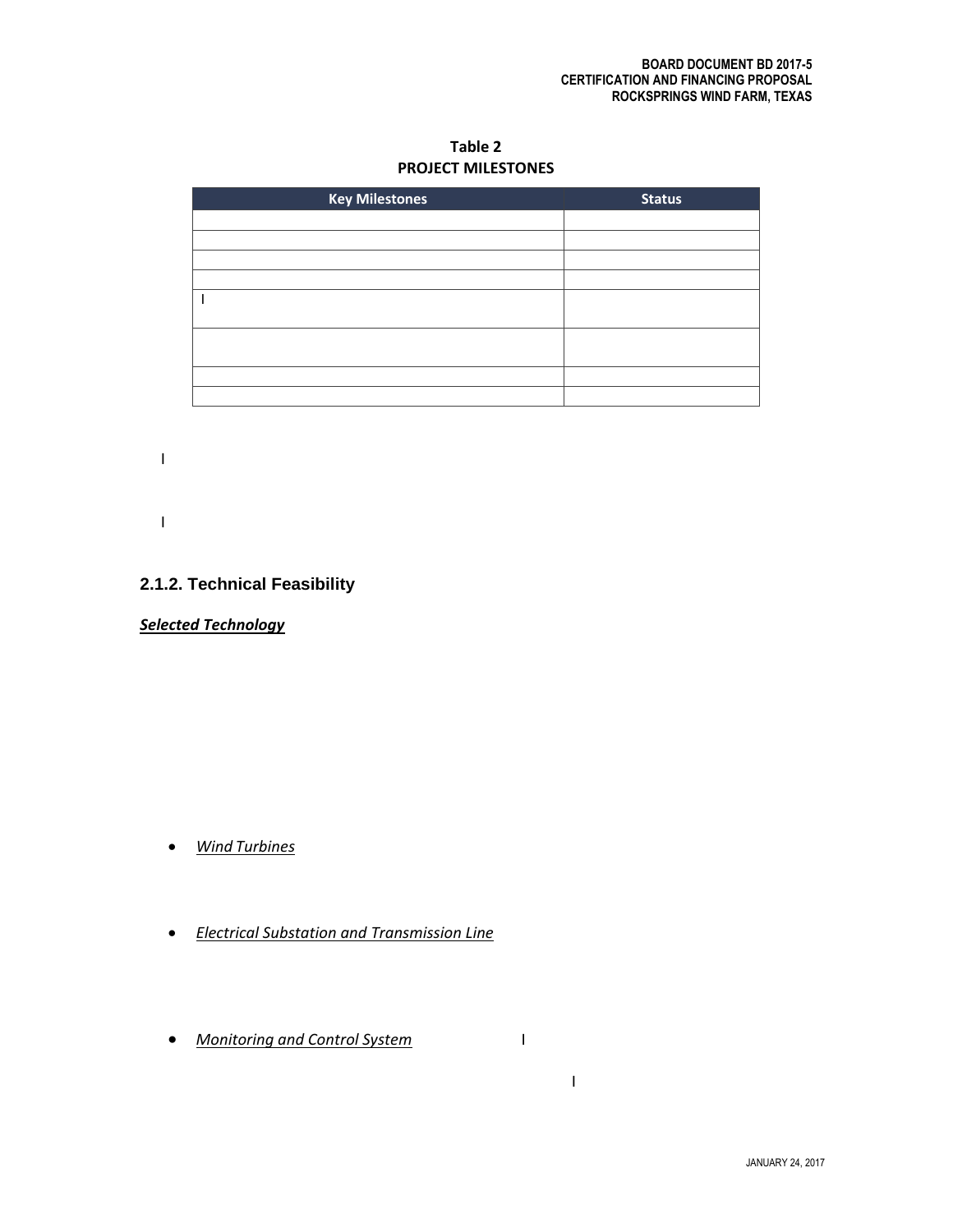• *Roads* 

• **Operation and Maintenance Facilities** 

*Wind Resource Assessment*

 $\overline{a}$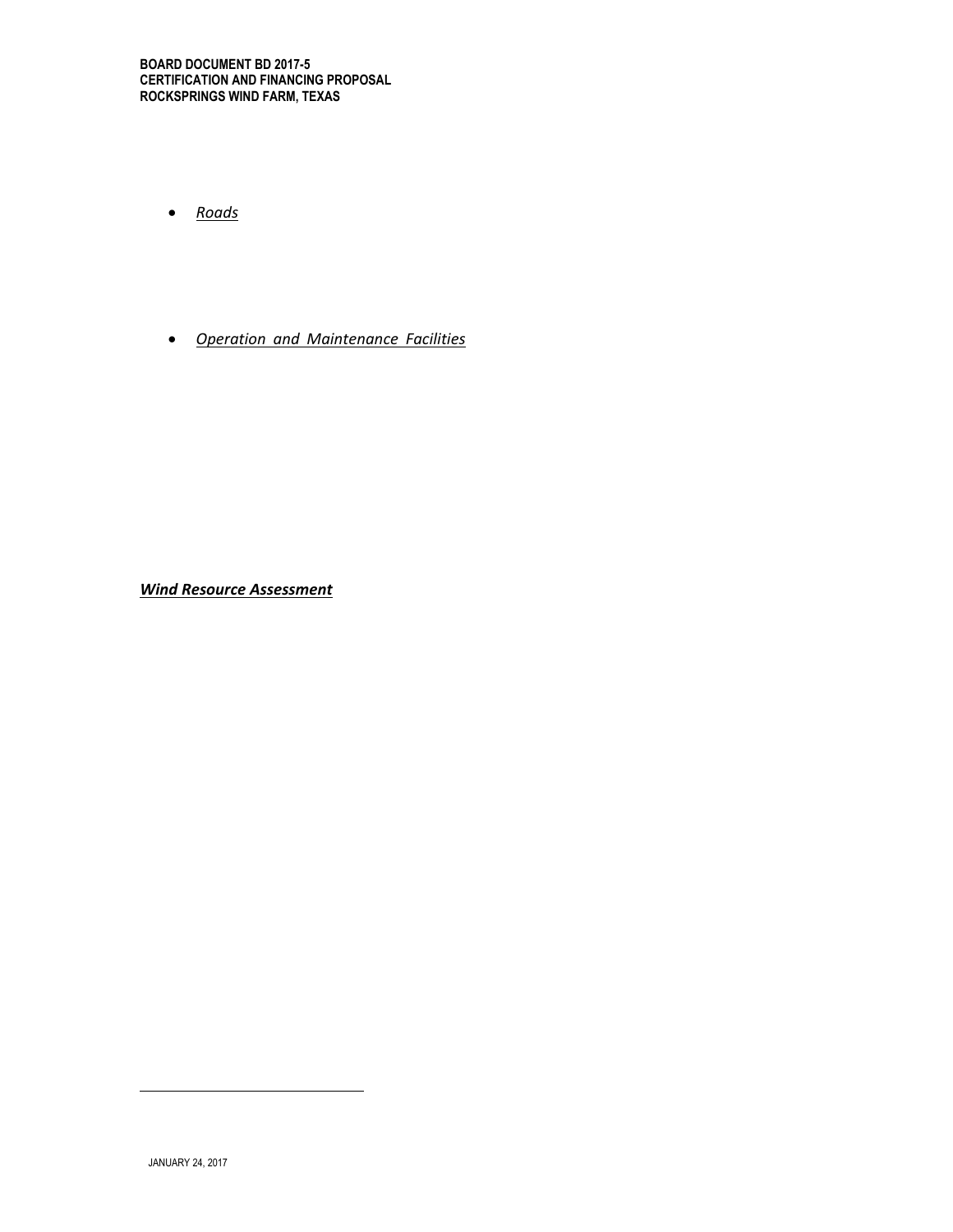

installed in 2009 and two in ugust 2014), correlated with a weather station located in Del Rio,

**Figure 5 WIND RESOURCE IN THE PROJECT AREA**

#### **2.1.3 Land Acquisition and Right-of-way Requirements**

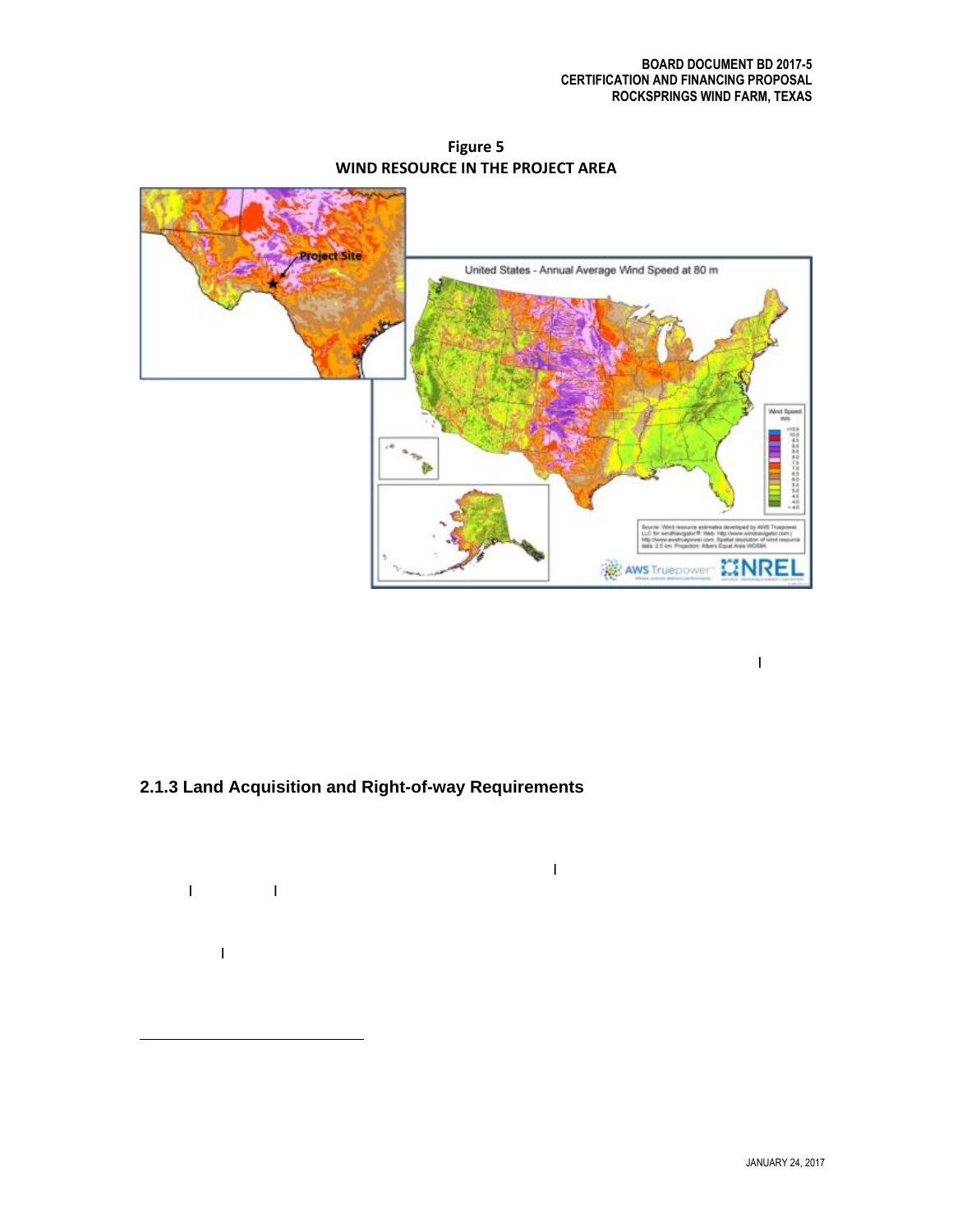**2.1.4. Management and Operations** 

#### **2.2. ENVIRONMENTAL CRITERIA**

#### **2.2.1. Compliance with Applicable Environmental Laws and Regulations**

<sup>13</sup> For a detailed list of M.A. Mortenson wind projects, see[: http://www.mortenson.com/wind/projects](http://www.mortenson.com/wind/projects)

ighway ight ays have been obtained from the Texas Department of Transportation (TxDOT), allowing the Sponsor to construct permanent commercial access to the Project facilities.

*Applicable laws and regulations*

<sup>12</sup> Source: Akuo web page[. https://www.akuoenergy.com/en/home.html](https://www.akuoenergy.com/en/home.html)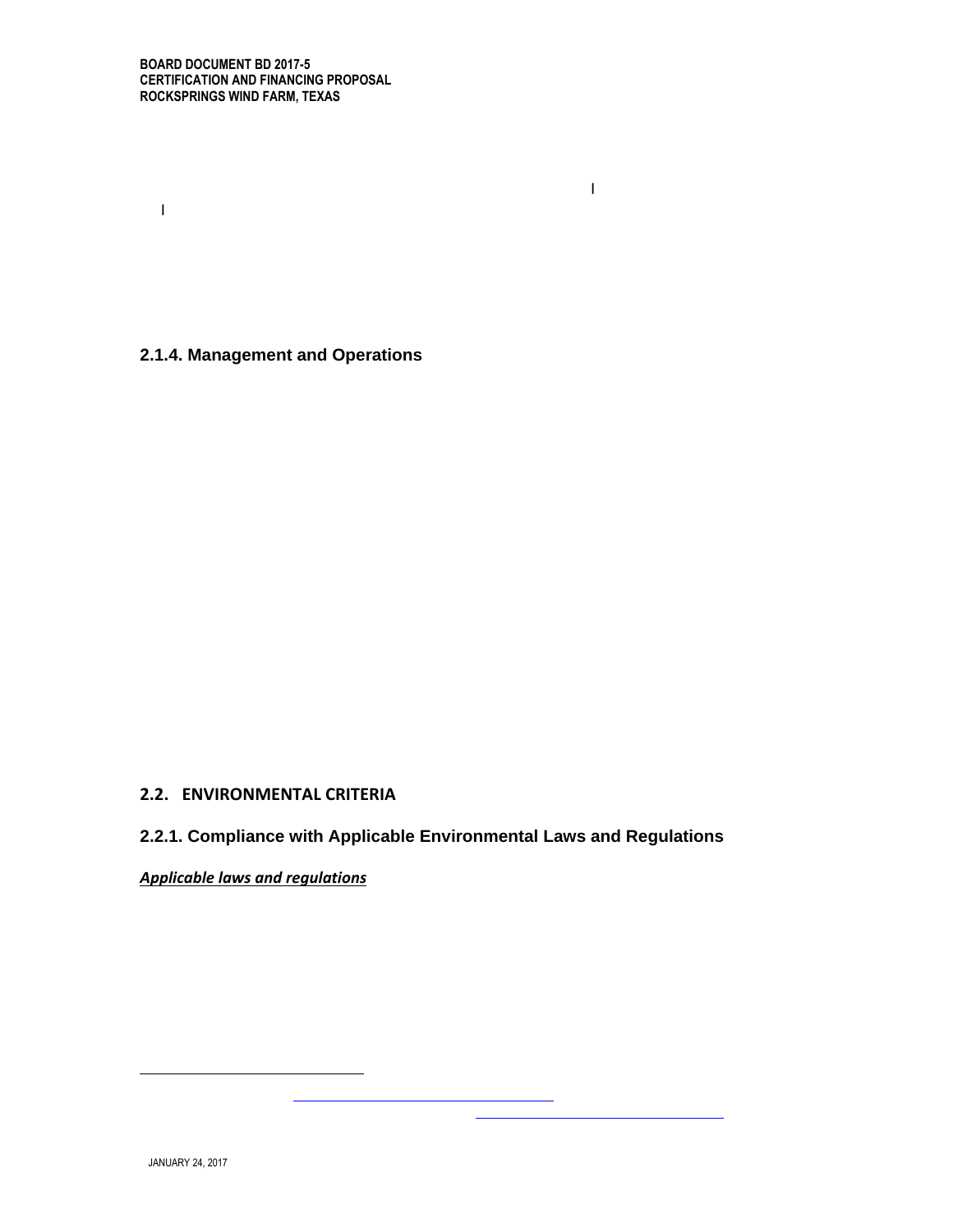- *Clean Water Act*
- *Endangered Species Act (ESA)*,
- *Bald and Golden Eagle Protection Act 16* or transporting a bald eagle (*Haliaeetus leucocephalus*) or golden eagle (*Aquila chrysaetos*

- *Migratory Bird Treaty Act*
- *National Historic Preservation Act of 1966 (NHPA)*

*Environmental Studies and Compliance Activities*

• *Environmental Site Assessment Phase I (Phase 1 ESA)*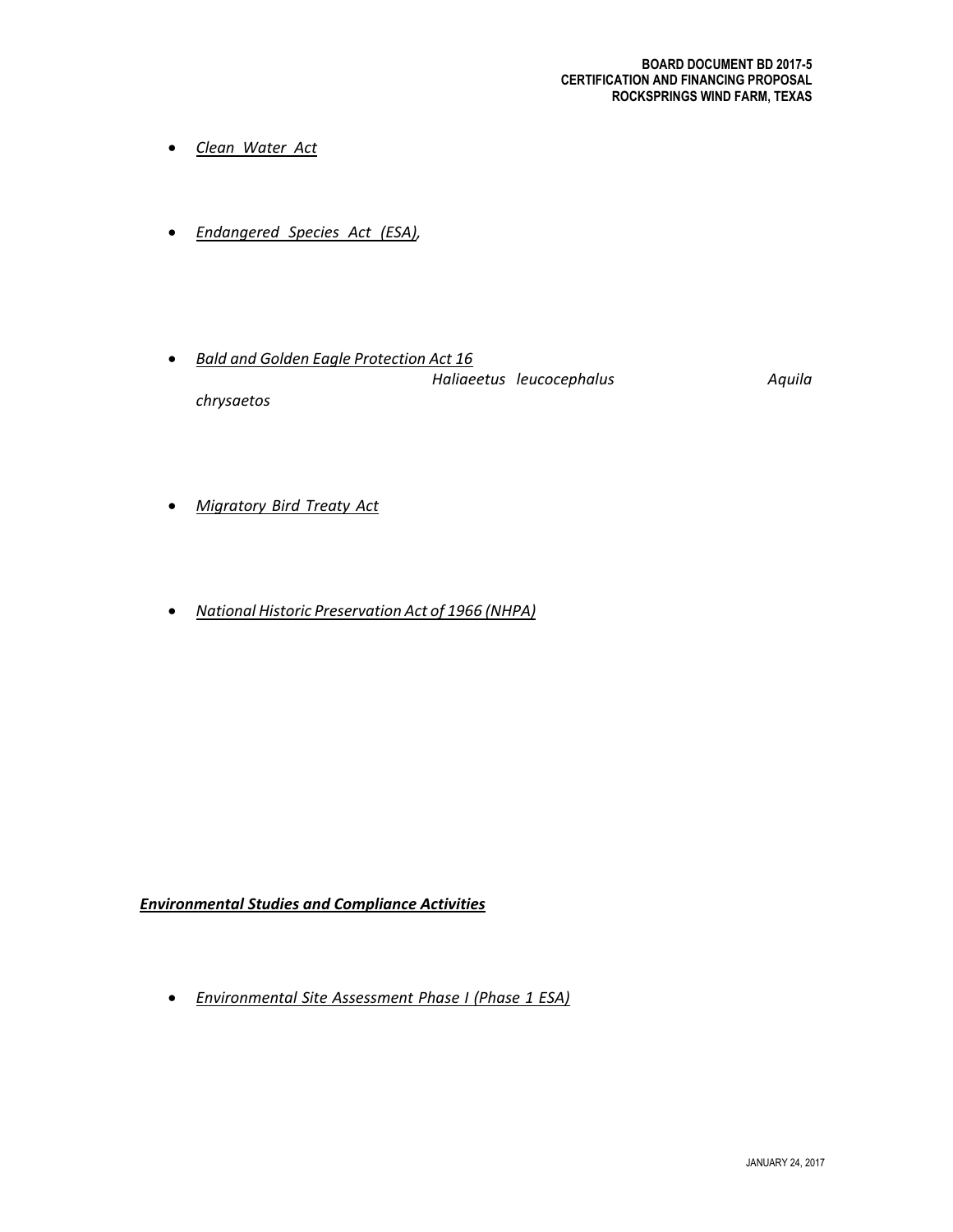**BOARD DOCUMENT BD 2017-5 CERTIFICATION AND FINANCING PROPOSAL ROCKSPRINGS WIND FARM, TEXAS**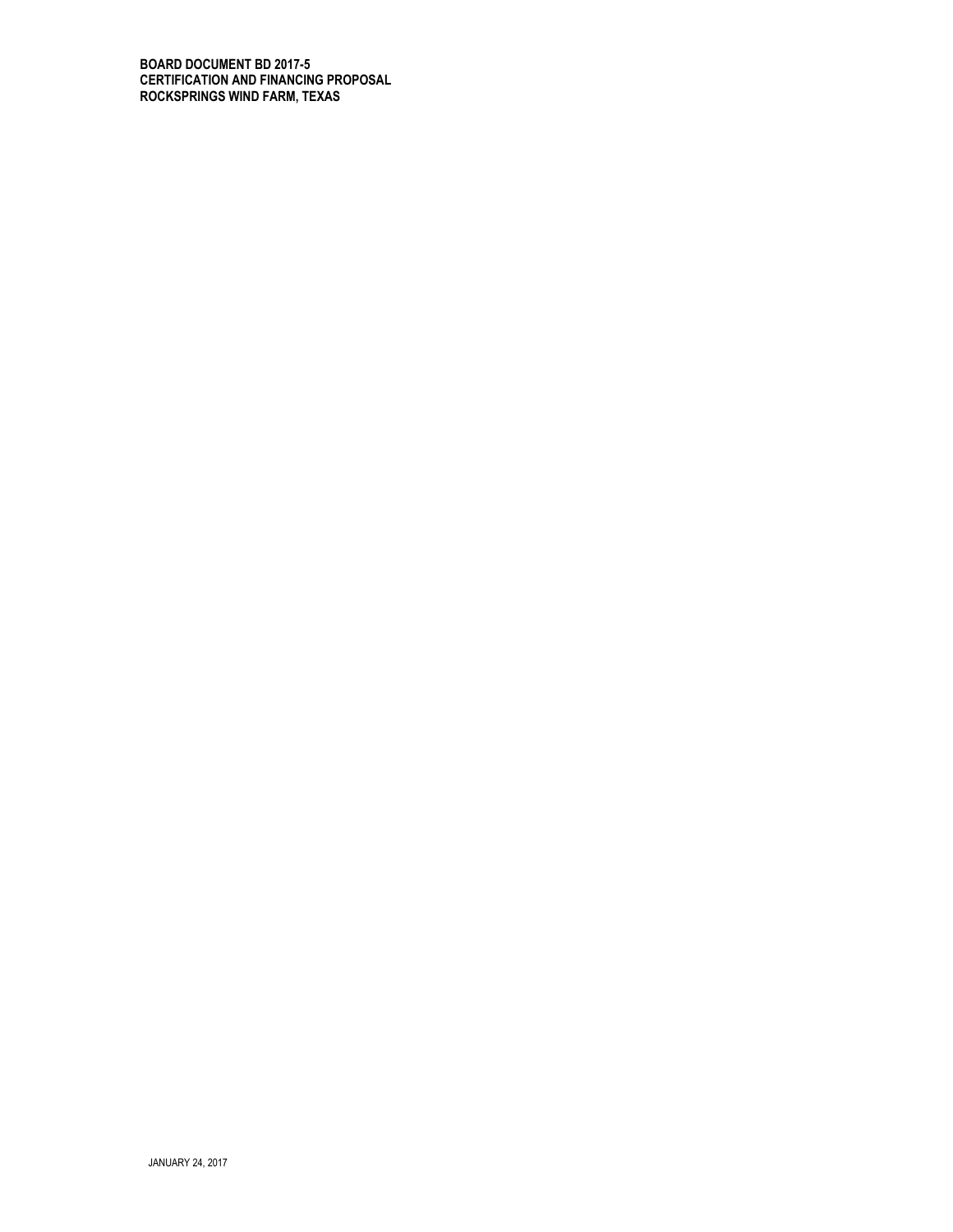• *Storm Water Pollution Prevention Plan (SWPPP)* 

#### *Pending Environmental Tasks and Authorizations*

#### *Compliance Documentation*

- $\bullet$  Air  $\bullet$  Air  $\bullet$  Concrete Batch Plants, issued by TCEQ on December 10, is used by TCEQ on December 10, is used by TCE
- $\bullet$  General permit for discharge under the Texas Pollution Discharge  $\mathbb{R}$
- $\bullet$  Determination of No Hazard to Air Navigation, issued by the Federal Aviation, is used by the Federal Aviation, is used by the Federal Aviation, is used by the Federal Aviation, is used by the Federal Aviation, is use

#### **2.2.2. Environmental Effects / Impacts**

*Existing Conditions and Project Impact – Environment*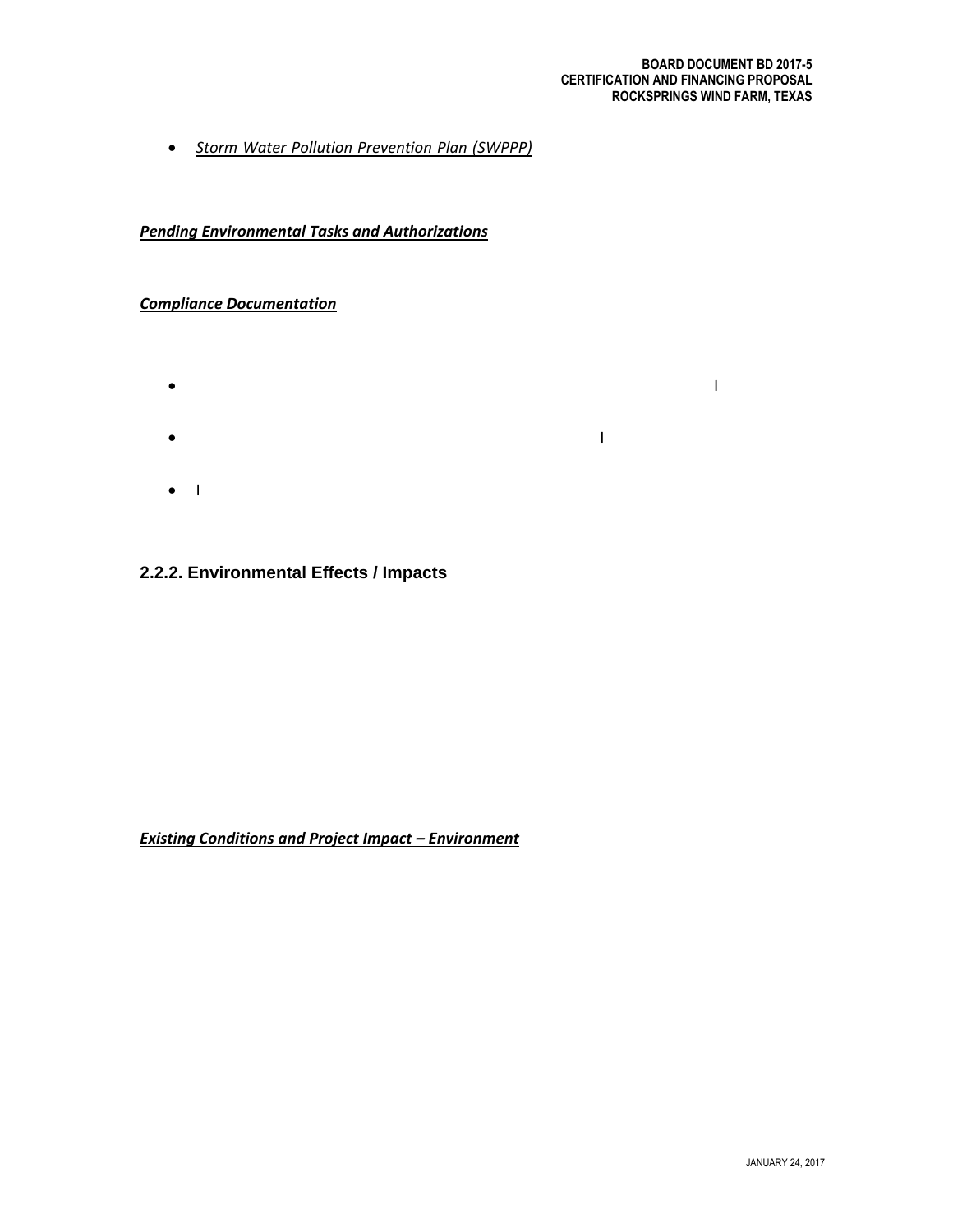#### *Mitigation of Risks*

- *Storm Water Pollution Prevention Plan*
- *Bird and Bat Conservation Strategy (BBCS)*
- Spill Prevention, Control, and Countermeasure Plan

The Project will be constructed in compliance with the Disturbance Avoidance Plan dditional

• Disturbance Avoidance Plan

*Natural Resource Conservation*

*No Action Alternative*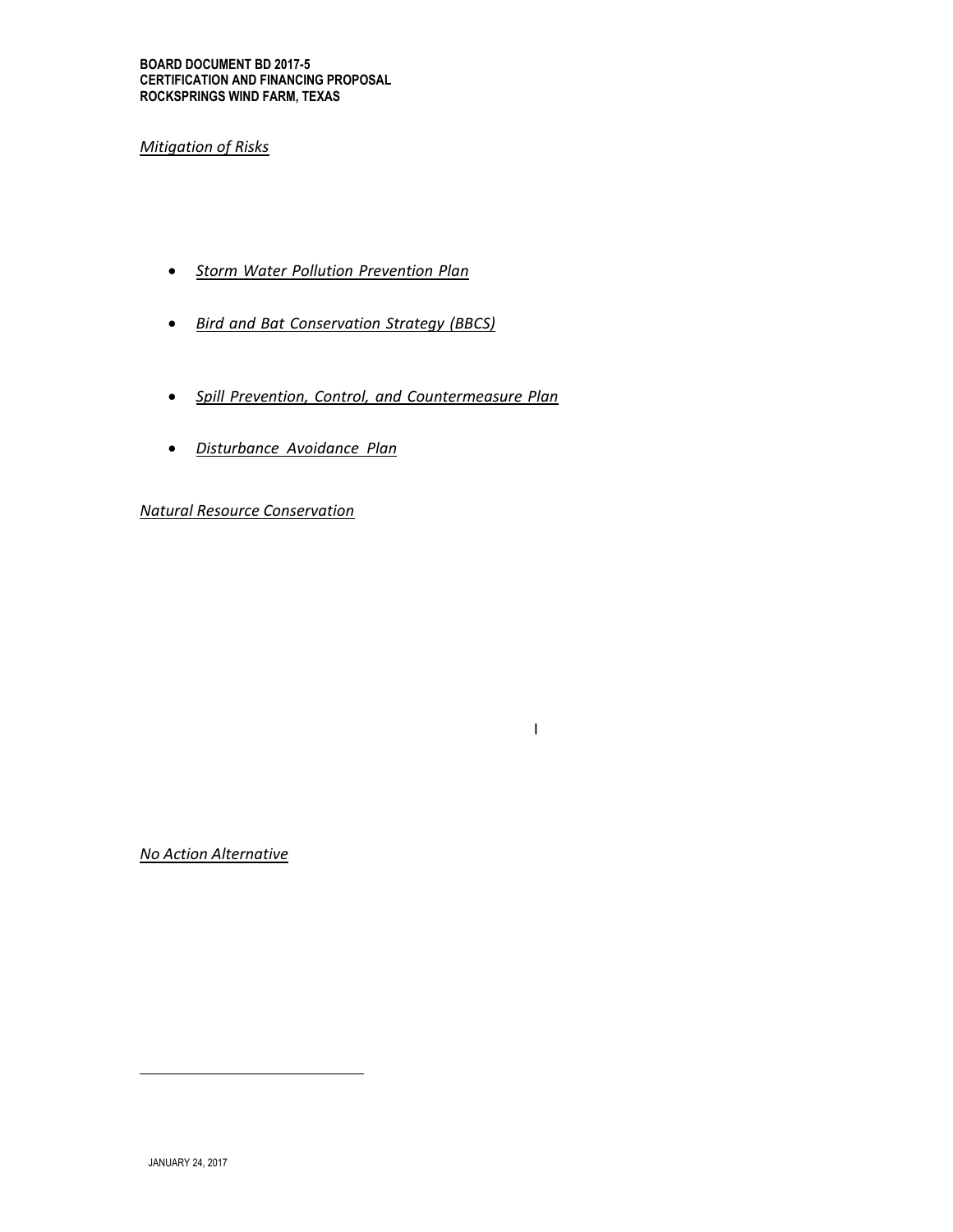*<u>Existing Conditions and Project Impact – Health*</u>

*Transboundary Effects*

*Other Local Benefits*

#### **2.3. FINANCIAL CRITERIA**

The Project Sponsor has requested a loan from the North American Development Bank (NADB) to

In addition, NADB's analysis verified that Rocksprings Val Verde Wind, LLC has the legal authority

at the end of construction. NADB will have no recourse beyond the Project Company.